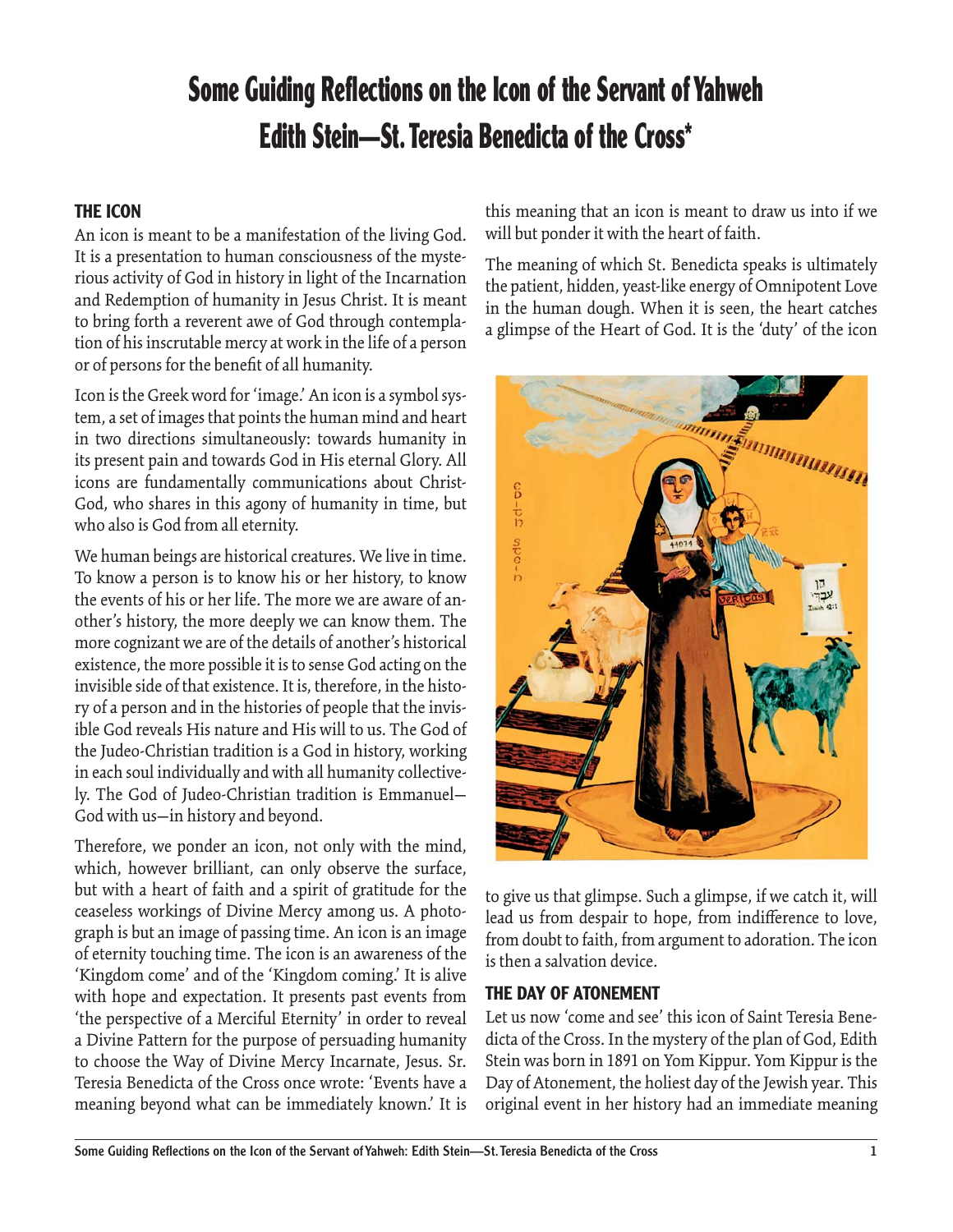for her Jewish family. When her entire life is viewed from 'the perspective of a Merciful Eternity,' it had a meaning 'beyond what could be immediately known.'

In the book of Leviticus, chapter 16, the ritual for Yom Kippur is prescribed. It requires the sacrifice of two goats, a bullock and a ram. Hence, the place of the animals in the icon. After the animals are sacrificed, blood is sprinkled on the altar in the center of the Holy of Holies in the Temple and then this whole burnt offering is placed upon a gold plate, the Mercy Seat, like the paten at the Holy Eucharist, and offered to God. Edith Stein, therefore, stands on a gold plate, the Mercy Seat.

One of the two goats on Yom Kippur is not sacrificed in the Temple, but rather, through the mediation of the High Priest, is laden with the sins of all Israel for the previous year and driven out into the desert. This is the scapegoat. So we see in the icon the grey-black-colored goat turned away by the others. In a Christian context, Jesus is the suffering scapegoat who bears the sins of all humanity unto death. By being a member of the Body of Christ, Edith Stein shares in this mission of mercy that suffers so that others may have forgiveness, peace and life.

#### **THE SKULL**

Golgotha was the place of skulls. It was the place where atonement was made by Jesus for the sins, not only of Israel, but of all humanity. It was the place of His total nonviolent offering of self in love. The oven is a symbol of Auschwitz, the place where Sr. Teresia Benedicta of the Cross completed her life of sacrificial love in union with Christ's offering. The SS, who ruled Auschwitz, wore a black uniform. Their symbol, which was sewn on all the SS uniforms, was the skull. Auschwitz was Edith Stein's Golgotha, where she participated as a member of the Body of Christ in the atoning Messianic sacrifice of love. Auschwitz was for her a place of skulls.

### **THE RAILROAD TRACKS**

The symbolic meaning of the crossed railroad tracks is obvious. Auschwitz was selected by the Nazis as the place for an extermination camp because it possessed extensive railway facilities. Edith Stein arrives at her Golgotha in a freight car. It is in a freight car that she completes her life in the Way of Christ-the Way of the Cross of sacrificial love for all, friends and enemies.

Auschwitz is her last station. One set of tracks leads the body to destruction and death at the hands of yet another of the

passing Caesars of this world. The other set leads the soul into a cloud, into the presence of the Holy One.

### **THE CLOUD**

The cloud is the symbol in Hebrew and Christian Scripture of the presence of God. In the New Testament the cloud is also a symbol of those who since Abel and Abraham, Isaac and Jacob have persevered in faith and been approved by God. They are called the 'cloud of witnesses.' A witness (Greek martys, English martyr) is one who attests to truth by the commitment of his or her life, even unto death if necessary. His or her life bears witness to the Way of Jesus, which is the Way of Truth and the Way that leads to Life Eternal—God. Edith is such a martyr. Finally, the incensed cloud of smoke is also a Biblical symbol of prayer rising to God. Sr. Teresia Benedicta of the Cross physically did rise towards the heavens in a cloud of smoke—a cloud spiritually fragranced by a life of prayer and love, by a life lived to the end in union with the Prayer of the High Priest that rose from Golgotha for the salvation of all.

## **THE NUMBERS**

At Auschwitz on 9 August 1942, Edith Stein was just another 'nobody' being destroyed by the homicidal power of a state. At Auschwitz she was never numerically tattooed since she was shipped directly to the extermination section of the camp (Birkenau), but her records with the Nazis carry the number 44074. To her captors, she was, like millions of others in Auschwitz, only a number or a thing to be disposed of like billions of other disposable 'numbers or things' who have existed throughout the history and who are considered as only junk to the high and mighty of their time. In her 'disposability,' Edith Stein shared in the Passion of the Messiah. Jesus at the time of His death was just one among tens of thousands of 'nobodies' crucified in that part of the world. The numbering of human beings at the time of Edith Stein's death, like the stripping, beating and mocking of human beings at the time of the death of Christ is demonic. It is the way that other human beings, who have been deluded by Satan, have of reducing their brothers and sisters in God to objects, to 'nobodies.' The assignment of a number to a human being creates in that person a psychological pain which can be devastating. It is the pain which is always experienced by God's little ones, the anawim, at the hands of the powerful. It is the pain of being told 'You are nothing,' 'You are nobody,' 'You are worthless,' and 'The world will be better off without you.' Edith Stein in death and Jesus Christ in death are not separated by a millimeter from all God's 'little ones' who are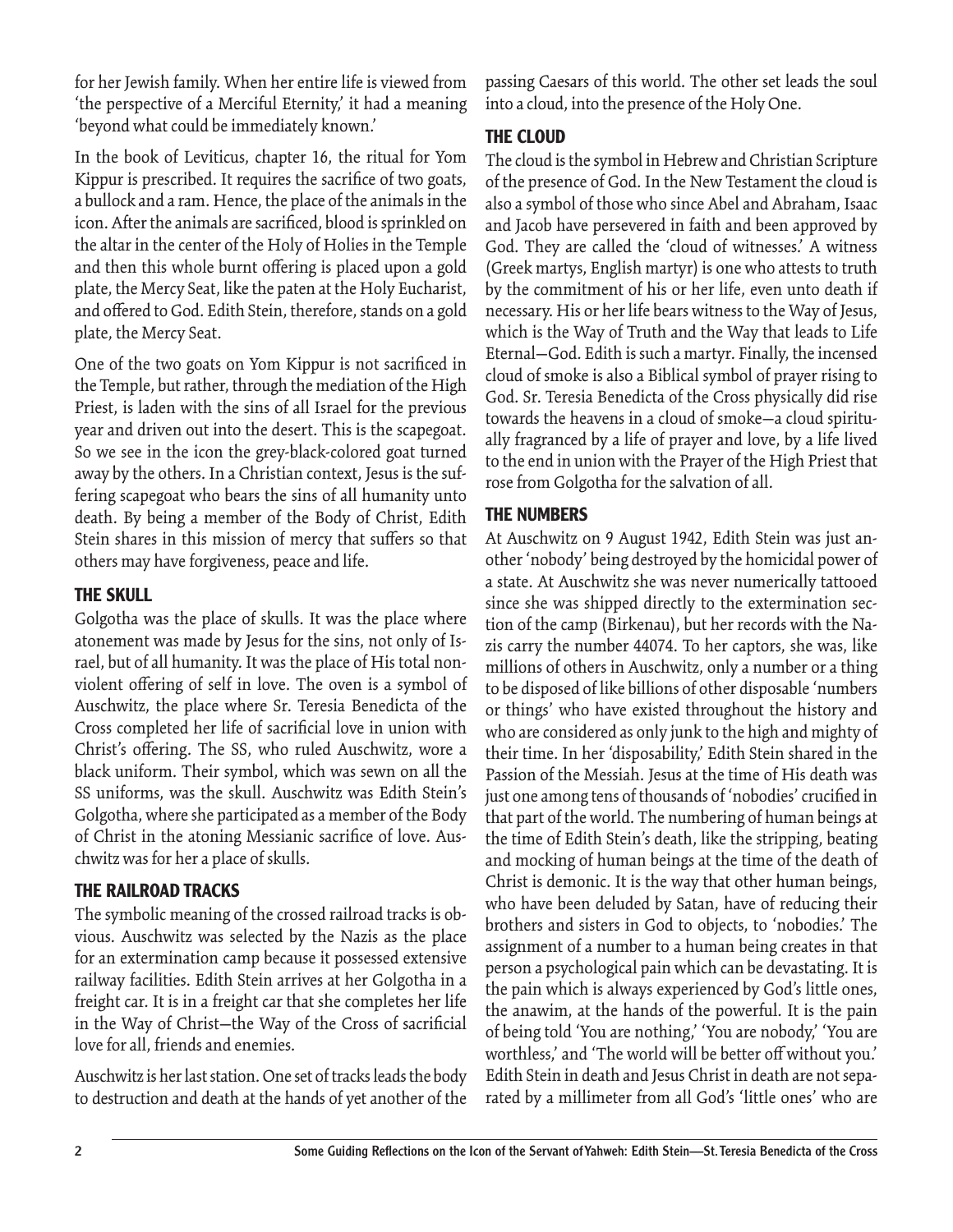viewed as irrelevant by their fellow human beings and indifferently disposed of in a mechanical fashion.

### **THE CHILD**

In her left arm St. Teresia Benedicta of the Cross is holding the Child Jesus dressed in striped pajamas, the uniform of the Auschwitz prisoner. There is no question that the child is the Christ. 'IC' and 'XC' are the first and last letters of 'Jesus' and 'Christ' in Greek and always appear in an icon that contains the image of the Second Person of the Holy Trinity. In the twenty-fifth chapter of the Gospel of Saint Matthew, Jesus announces for all time the standard by which people—all people—will be judged at the end of history. The standard is Mercy: 'I was hungry and you gave me to eat, I was thirsty and you gave me to drink...' He then goes on to say with the authority of the Messiah that whatever acts of mercy one did or did not do to 'the least' he or she did or did not do 'to Me.' In a statement that goes beyond comprehension the Messiah, Christ-God, announces that somehow when a person is suffering He Himself is suffering and when mercy is chosen and a person is relieved He Himself is relieved. This means that in some hidden, but real manner, Christ-God is united in suffering with all who were tormented and died in Auschwitz. In being with suffering humanity at the end, Edith Stein is, in fact, with Jesus Christ in 'the least.' Hence, the Messiah Jesus is at her side in striped pajamas.

### **THE COMB**

The comb in her hand is intimately related to this great theme of the twenty-fifth chapter of Matthew, that the Messiah-God suffers with all who suffer and that the smallest act of mercy for the most 'insignificant' person is a choice to show mercy towards the Source of Mercy. In the memorable words of a Jewish man, Julius Marcan, who was a prisoner at Westerbrook Detention Camp at the same time as Sr. Benedicta, we see the faith and commitment of Edith Stein to the Messiah, to His truth, to His people:

*There was a spirit of indescribable misery in the camp. The new prisoners especially suff ered from extreme anxiety. Edith Stein went among the women like an angel—comforting, helping and consoling them. Many of the mothers were on the brink of insanity and had sat moaning for days, .without giving any thought to their children. Edith Stein immediately set about taking care of these little ones. She washed them, combed their hair and tried to make sure they were fed and cared for.*

When she could no longer live the way of Messianic Mercy

through prayer in the Carmel, she lived the way of Messianic Mercy by combing children's hair in a concentration camp. One is as noble as the other. It is Divine Love in actions, whether they be prayers or the combing of hair, that gave them genuine nobility and eternal significance (1 COR. 13). John Paul II says in his Encyclical *Dives in Misericordia* that Merciful Love is the supreme attribute of God revealed by Jesus Christ. Sr. Benedicta herself wrote: 'The being of God, the life of God, the essence of God, they are all love.' The combing of hair in a concentration camp is an absurd activity if it is meant to keep up a pretense of cultural normality and acceptability for oneself. If, however, it is an act of love towards the unloved, and an act of caring towards those who are ignored or despised, then it is the most meaningful act that a person can perform in history.

## **THE BOOK**

In the holy icon the Child Jesus sits on a book entitled 'Veritas,' i.e., Truth. Jesus is the Truth and Edith Stein's commitment to truth is, perhaps, the most formative dynamic in her life. It leads her to finding Jesus, her Messiah, Savior and God. She has written, 'My anxious desire for truth was a continual prayer.' And we know the famous words with which she concluded her 'accidental' all-night first reading of St. Theresa of Avila's Autobiography, 'This is the truth.' We also know she went to Mass that very morning and purchased a catechism that very day. Hence the word 'Veritas' appears in the icon of Dr. Edith Stein, *summa cum laude* philosopher and lover of Truth.

### **THE SCROLL**

Christ, in the Least, Truth Incarnated, holds in His hand a scroll on which is written in Hebrew the introductory words of the forty-second chapter of the Book of Isaiah: 'This is my servant.' These words open the mysterious and profound hymn of the Suffering Servant (ISAIAH 42). This chosen Servant of God is one who is gentle and innocent and yet suffers a terrible fate and is thought to be rejected by God. But in the end, it is through his wounds that all humanity is healed.

References to the Suffering Servant in the New Testament are so numerous as to be uncountable. From the first moment of His public ministry, when Jesus emerges from the waters of Baptism in the Jordan and the voice from Heaven uses the words of this poem of Isaiah to identify Jesus and His mission, to His last breath on the Cross, Jesus is the Suffering Servant. He is the Chosen One, who through obedient, gentle, nonviolent, sacrificial love of all-friends